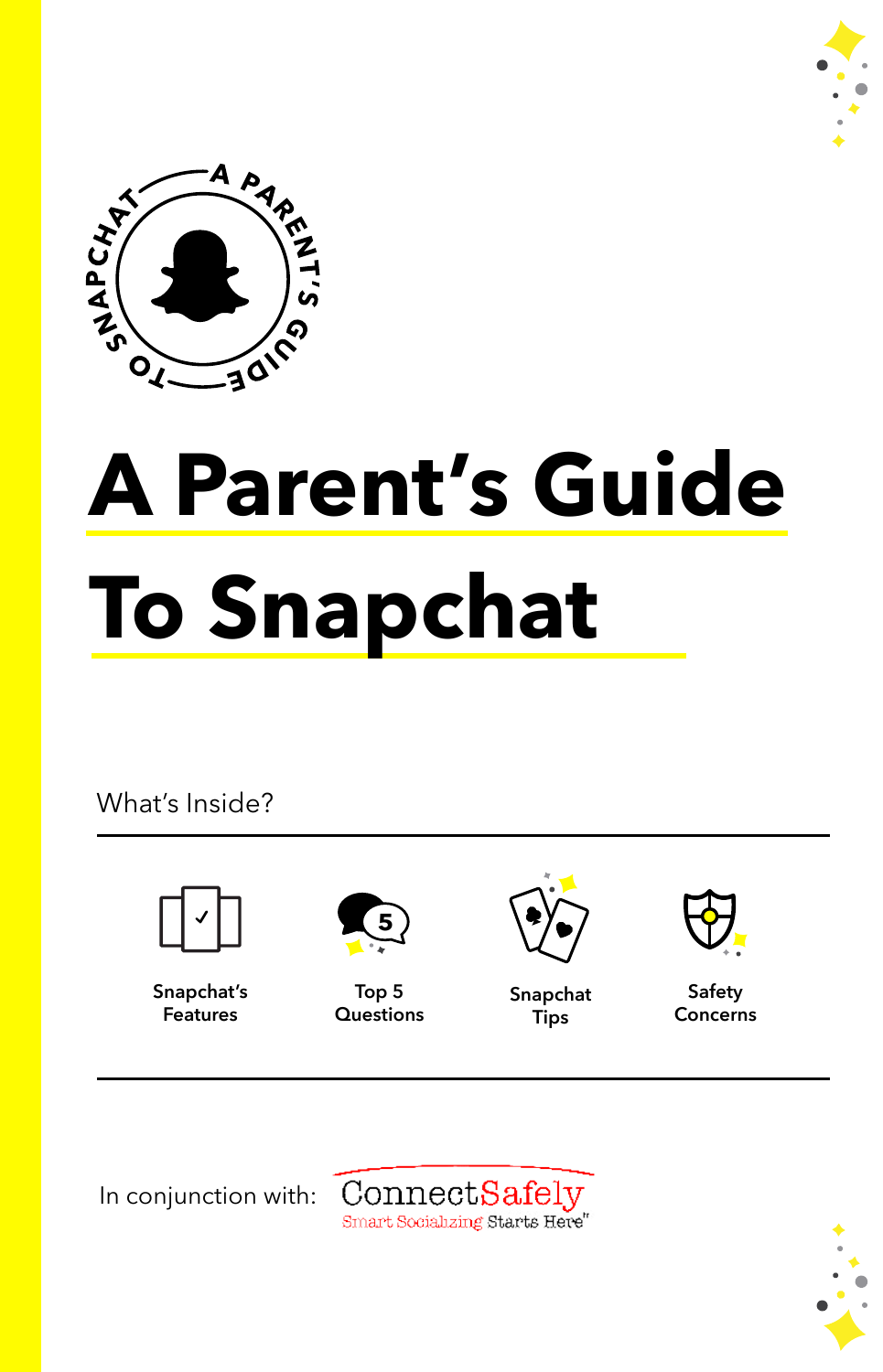

Snapchat is about communicating with friends and family, living in the moment, and having fun.

Our goal is to accommodate the broadest range of self expression while balancing the need for Snapchatters to be able to use our service safely and enjoyably.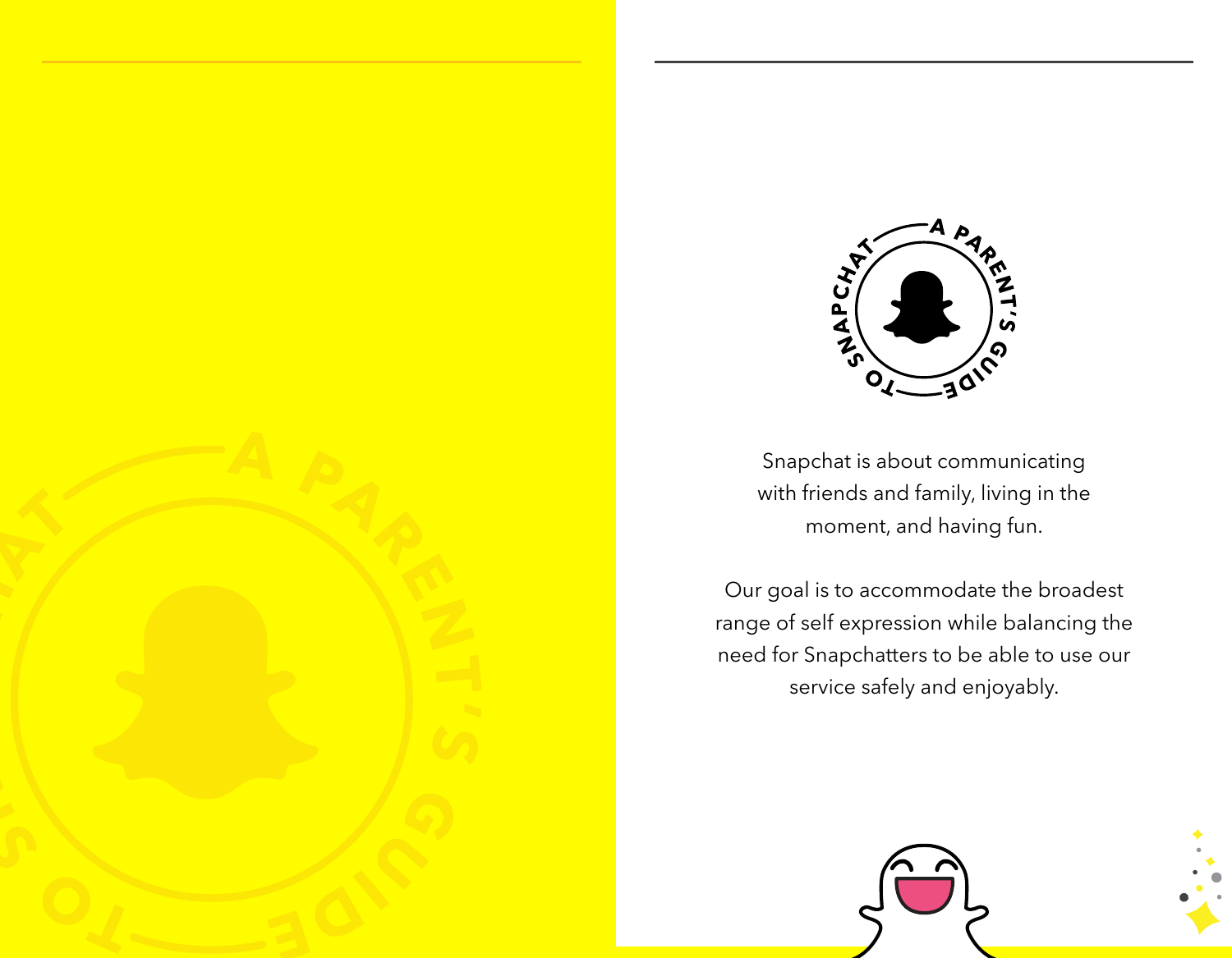## **Top 5 Questions Parents Have about Snapchat**

### **1. Why do Teens love Snapchat?**

Teens love Snapchat because they love talking to their friends. Snapchat is a spontaneous and creative way to communicate with unique features that are just plain fun — Snapchatters can send images and short videos called "Snaps" that can be drawn on or modified with tools like Filters, Stickers and Lenses. Snapchat is playful and "in the moment," a refreshing change from the world of social media, where you often become the sum of everything you've shared.

### **2. What's the appeal of having your messages disappear?**

Snapchat's ephemerality mirrors real life conversations. When you go to lunch with a friend, the conversation doesn't last beyond the meal and Snapchat has managed to recreate that light, low-pressure feeling. Because Snaps aren't on display anywhere forever, there isn't the reputation anxiety or image-curation fatigue people feel in other services.

### **3. Does Snapchat have a minimum age?**

Yes, the minimum age is 13, in compliance with the U.S. Children's Online Privacy Protection Act (COPPA). Snapchat asks for a date of birth at sign-up, and if the birth date indicates that the user is under 13, they're not allowed to create an account.

### **4. What are the risks in using Snapchat?**

Some adults worry that Snapchat's ephemeral nature will encourage people to Snap without thinking about the consequences, but most people don't use Snapchat that way. They use it because it's a fun, visual way to communicate that lets them be silly without worrying about what comes next. However, as with all digital media, there are risks in broadcasting personal information like location to strangers, and to posting content that violates Snapchat's [Community Guidelines.](https://support.snapchat.com/en-US/a/guidelines) And Snapchatters should know that there are ways for others to capture virtually any digital content, including Snaps.

### **5. What's the best way to help Teens stay safe on Snapchat?**

A positive experience on Snapchat ultimately depends on how it is used. It is important to talk to Teens about being thoughtful while using social media. Remind your Teens that they should speak to a trusted adult when they see something that concerns them, and to avoid meeting up with strangers, even if they have an online friendship with them. Parents should also make sure their Teens' privacy settings on Snapchat are set to "My Friends" only, as explained in this guide.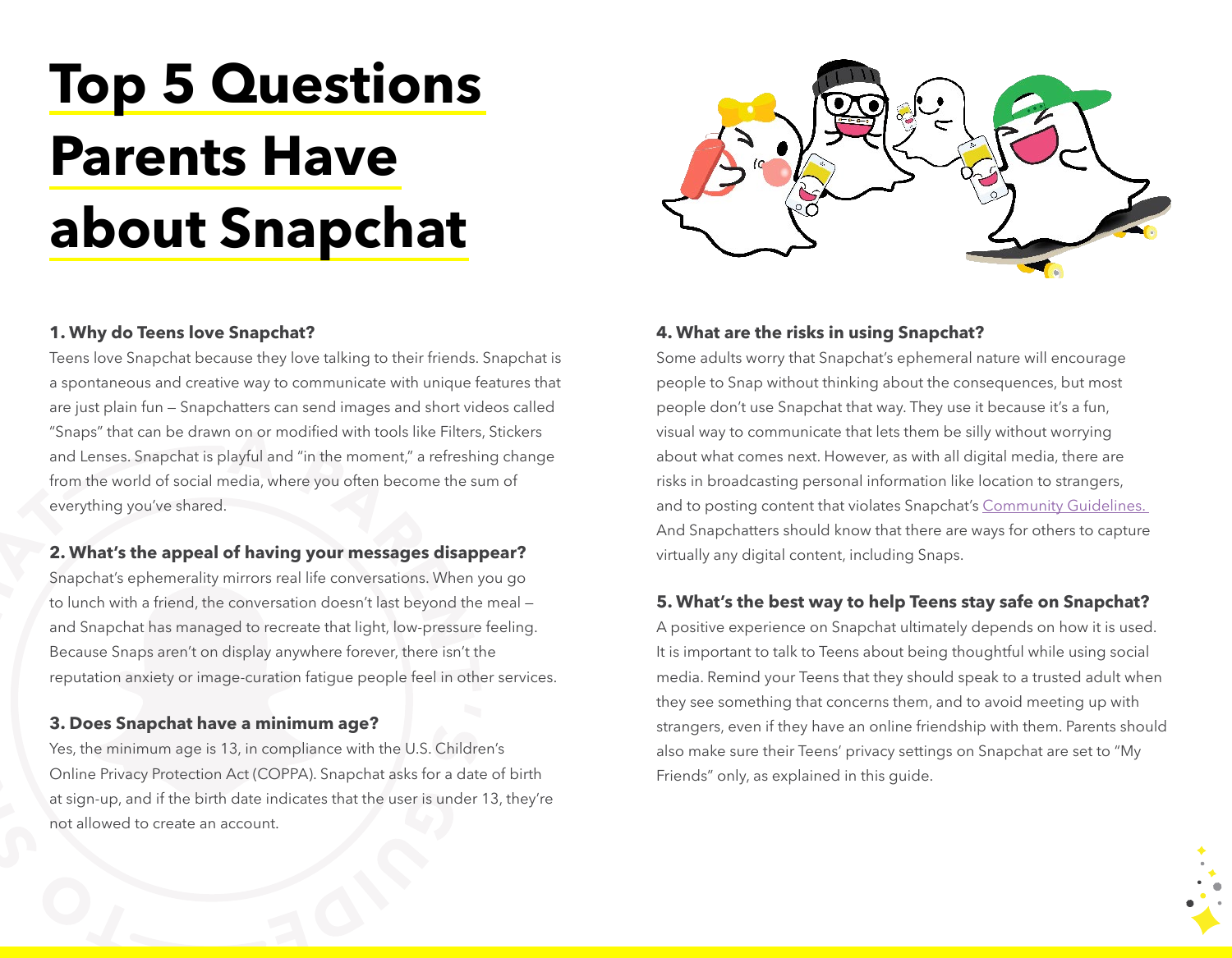### **Snapchat's Features**

### **Snaps.**

Snaps are videos or photos taken in the Snapchat app. Snapchatters can layer text, emojis, doodles, and more on top of their Snaps, and choose how long they want the Snap to be displayed. Snapchatters can then send the Snap to one of their friends or to a Story.

### **Stories.**

After Snapchatters take a Snap, they have the option to add it to a Story or to create a new one. My Story is a feature that lets Snapchatters string Snaps together into one longer narrative. Snaps in My Story appear in chronological order, and can be viewed for 24 hours. Our Story allows Snapchatters who are at the same event or a specific location to contribute Snaps to the same public community narrative, offering unique perspectives on events happening in real time. Custom Stories allow Snapchatters to create Stories with select friends or at a certain location.

### **Snap Map.**

Snap Map makes it easy to see Snaps and Stories of events, breaking news, and more from around the world. The Map also lets Snapchatters see where their friends are, as long as these friends choose to share their locations with them. Location sharing with friends via the Map is optional and is off by default; however, if you submit a Snap to Our Story, it may appear publicly on the Map in the exact location it was taken. Snapchatters can enable Ghost Mode in their settings at any time, which will cause them to disappear from the map within seconds.

### **Discover.**

Discover is a way for Snapchatters to explore channels from established publishers who produce their own content every day. The Discover screen in Snapchat also includes a selection of the day's Stories.

### **Chat.**

Snapchat also allows for video and text chat. Like Snaps, chats are deleted by default. But Snapchatters always have the option to save a message they'd like to keep. Just press and hold on a message to save it in the Chat screen.

### **Lenses, Filters, and Stickers.**

There are tons of ways to decorate Snaps. Lenses add real-time special effects and sounds to a Snap. Filters offer unique design overlays that Snapchatters can add to their Snaps, like the current time or weather. Geofilters are a popular way to customize Snaps with art specific to locations or events around the world. Stickers are colorful images and cartoons that Snapchatters can add on top of their Snaps or send in chats.

### **Memories.**

Memories is a private collection of Snaps and Stories that Snapchatters create and choose to save. Snapchatters can also create new Stories with Snaps they've saved to Memories.

### **My Eyes Only.**

Snapchatters have the option to move Snaps from their Memories into My Eyes Only. The only way to access Snaps in My Eyes Only is by entering a passcode. If Snapchatters forget their My Eyes Only passcode, not even Team Snapchat can help access or recover Snaps in My Eyes Only.

### **Snapcash.**

Snapchat partnered with Square, Inc. to allow Snapchatters to link their Snapchat and debit card accounts for making "peer-to-peer" payments (for things like paying someone back for movie tickets, lunch, etc). Snapcash is not for users under 18.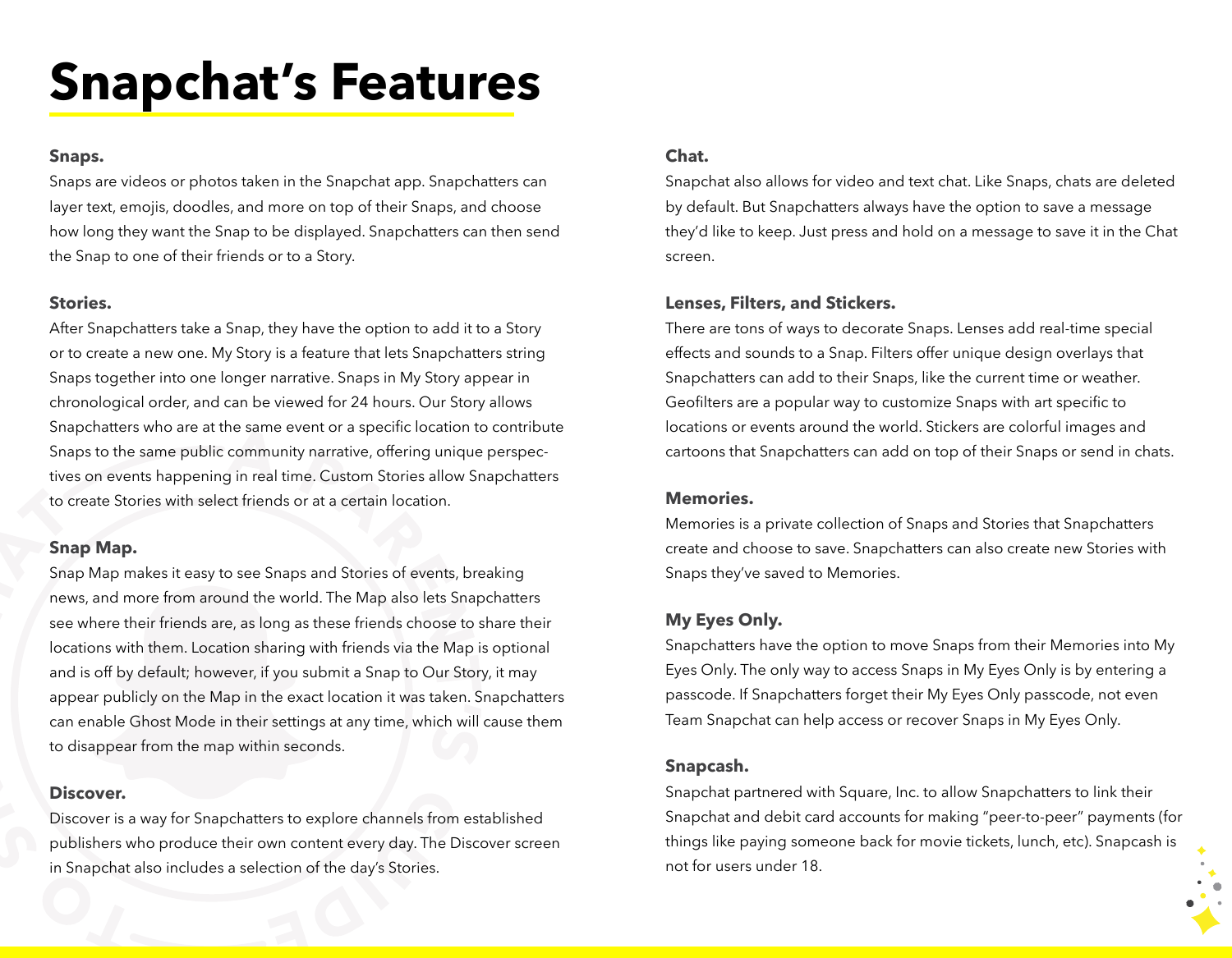## **Tips for you and your kids**

### **Manage your privacy settings.**

The default "My Friends" privacy setting allows Snapchatters to send and receive media from only Snapchatters they have added to their friends list. We recommend that any minor using Snapchat does not change their privacy setting from "My Friends" to "Everyone." For more information, visit [Snapchat Support](https://support.snapchat.com/en-US/a/privacy-settings)**.**

#### **Create an account.**

Snapchat's for everyone, not just for teens! Parents might find that creating an account gives them a new and fun way to communicate with their kids. You can learn more about getting started by visiting [here](https://support.snapchat.com/en-US/article/getting-started1)**.**

### **Personal Information.**

Remind your kids to be careful about sharing any personally identifiable information. Information like phone numbers, home addresses, and financial and medical information should never be shared.

### **Saving Snaps.**

Even though Snaps aren't saved by default, it's always possible for someone to save a Snap before sending it, or for a Snapchatter on the receiving end to take a screenshot. One can even take a picture of a Snap with another camera or use other tools to save a copy. It's important to remind kids to never send Snaps that are illegal, could get them in trouble now or in the future, or would be embarrassing if seen by people like grandparents or college admissions officers.

### **Protect passwords.**

Like all services, make sure your kids have a strong and unique password, and they don't share it with anyone. They should also enable two-factor authentication, for an additional layer of security. If someone else has your teen's password, it's possible for the other person to impersonate your teen or compromise your teen's account. For more information, click [here.](http://www.connectsafely.org/tips-to-create-and-manage-strong-passwords/)

### **Device-level controls.**

Android and iOS operating systems offer parental controls for mobile devices. Use these to manage your child's phone usage as needed.

### **Keeping it real.**

Snapchat is a service designed for your real friends, but there are still ways for your kids to find people they don't know (such as finding Snapchat usernames or Snapcodes on other services). Remind your kids that it's not safe to meetup with a person they meet online.

### **Bullying.**

Bullying violates Snapchat's Community Guidelines and is not tolerated on the platform. Make sure to talk to your kids about why bullying is wrong. Also remind them to talk to you or any other trusted adult if they are ever on the receiving end of bullying or unwanted content. For more advice on talking to your kids about cyberbullying, click [here](http://www.connectsafely.org/cyberbullying/).

### **Nudity.**

Aside from violating Snapchat's Community Guidelines, teens need to know that storing or exchanging nude or sexually explicit images of anyone under 18, including themselves, can be a serious crime. For more on this, click [here](http://www.connectsafely.org/tips-for-dealing-with-teen-sexting/)**.**

**Please see** [Snapchat Support](https://support.snapchat.com/en-US) **for more information.**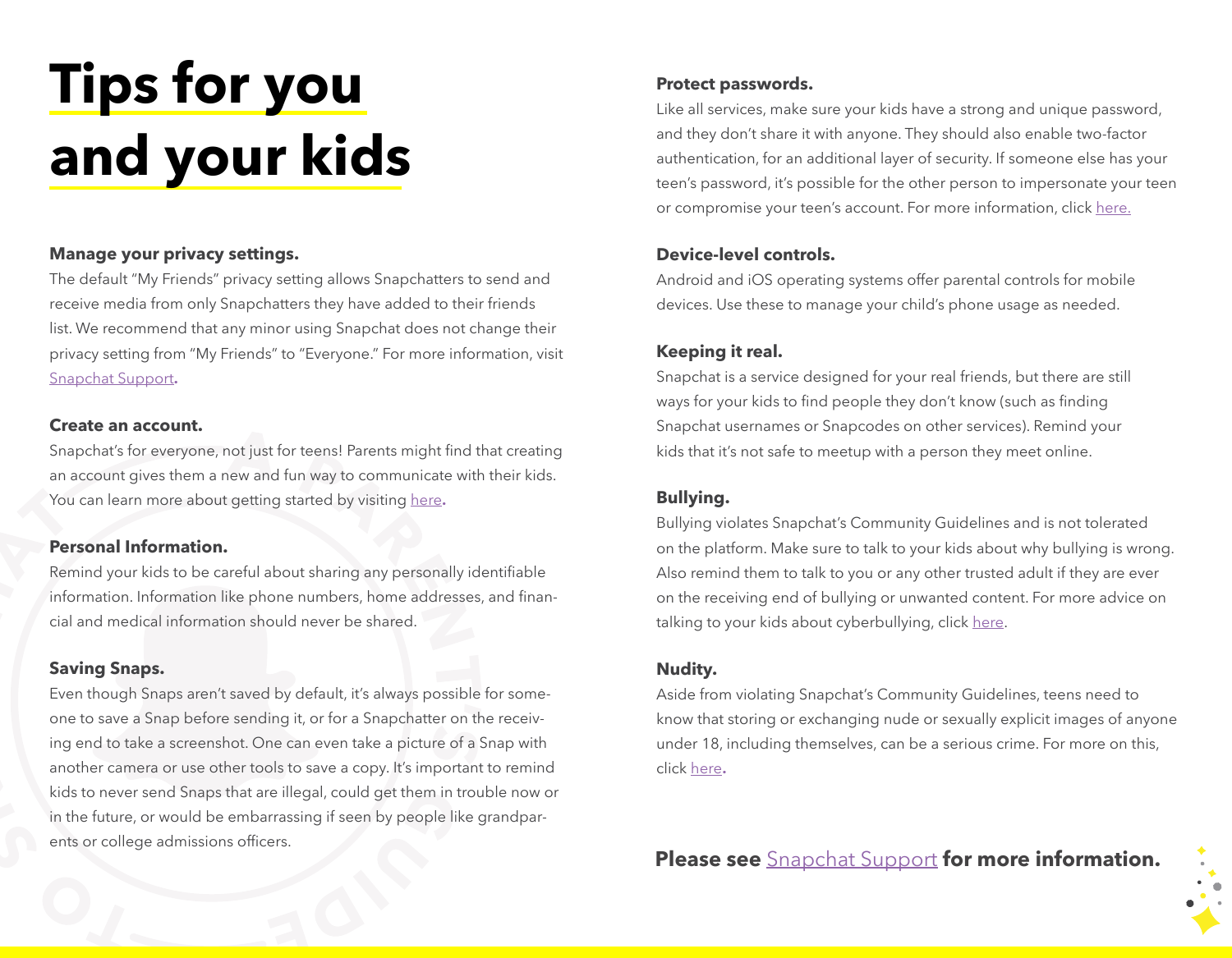### **Safety Concerns?**

If your child's settings are receiving abusive Snaps from another user, they should block the user and report them to Snapchat's Safety team.

### **Blocking other Snapchatters.**

Snapchatters can block someone from sending them Snaps. For more information on how to block another Snapchatter, click [here](https://support.snapchat.com/en-US/article/block-friends).

### **Report abuse.**

Contact Snapchat's Safety team to report abuse by navigating to: **[Snapchat Support](https://support.snapchat.com/en-US/i-need-help).** If you believe someone is at risk of harm, immediately contact local law enforcement.

### **Deleting Snapchat accounts.**

As long as you have the username and password to a Snapchat account, you can delete it by going to **[accounts.snapchat.com.](https://accounts.snapchat.com/accounts/login?continue=https%3A%2F%2Faccounts.snapchat.com%2Faccounts%2Fdelete_account)**

## **Closing thoughts for Parents.**

**9**

Snapchat is one the most popular messaging apps that kids use, but new apps are popping up all the time. That's why it's important to talk to your kids and to help them develop critical thinking skills about staying safe in their digital lives. Safety is typically more about how you use an app than what particular app you use.

As parents, it's important to keep the lines of communication open and to work together to figure out what's appropriate for your family in terms of safety, privacy, reputation and time management. It generally just works better to talk with your kids about their favorite tools – with genuine interest, not fear – because they're more likely to come to you when they need help, and you're much more likely to be kept in the loop about all the cool technology that they use and you get to learn about.